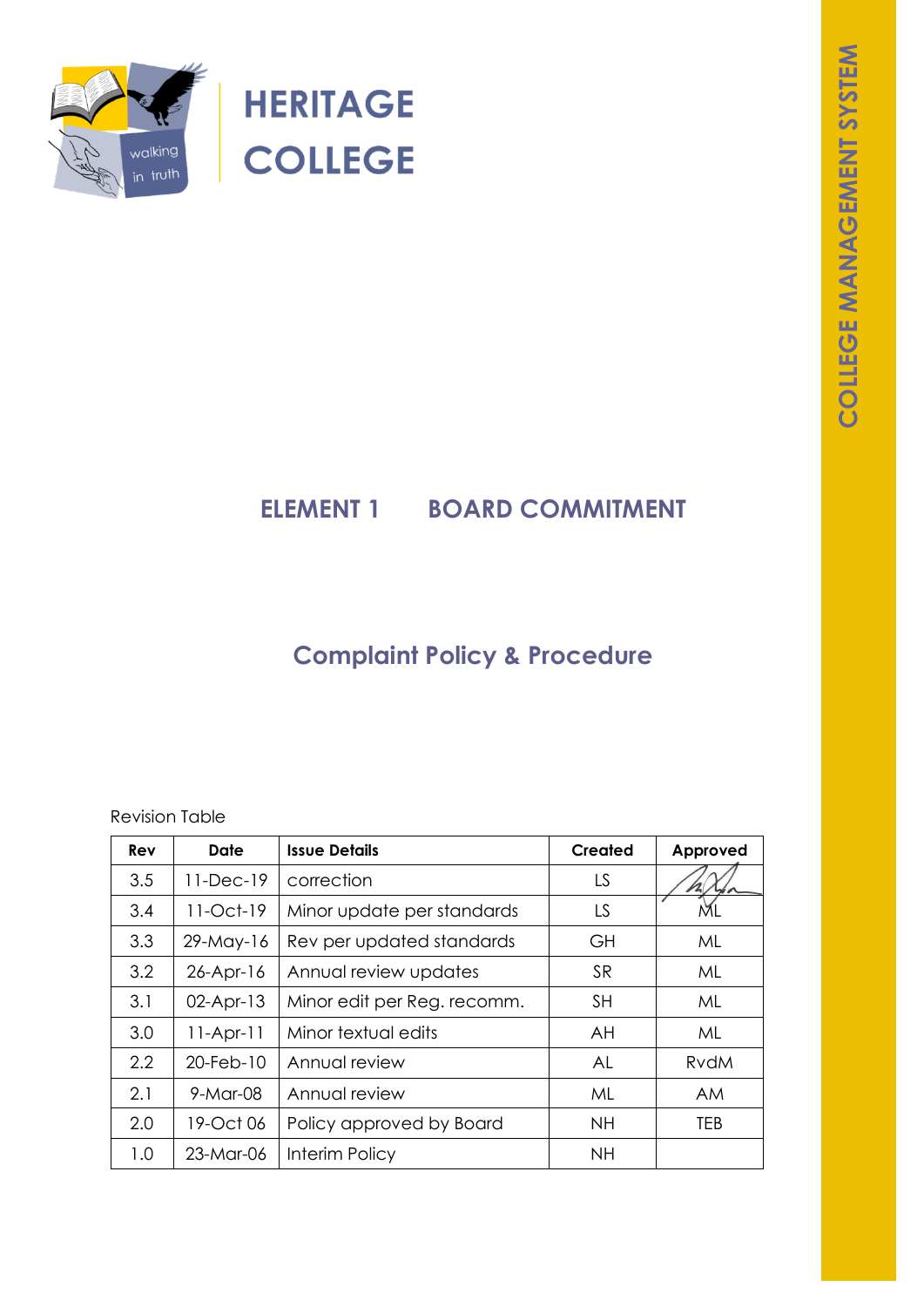| <b>ELEMENT 1 BOARD COMMITMENT</b> |                   | <b>INTRODUCTION</b> |
|-----------------------------------|-------------------|---------------------|
| Complaint Policy & Procedure      | Rev 3.5 11-Dec-19 | Page 2 of 18        |

# **Table of Contents**

| $\mathbf{I}$   | <b>INTRODUCTION</b>                                     | 3                        |
|----------------|---------------------------------------------------------|--------------------------|
|                | 1.1<br>Purpose                                          | 3                        |
|                | Responsibility<br>1.2                                   | 3                        |
|                | 1.3<br>References                                       | 3                        |
| $\overline{2}$ | POLICY OUTLINE                                          | $\overline{4}$           |
|                | Our Aim<br>2.1                                          | $\overline{4}$           |
|                | 2.2<br>Our Spiritual Objective                          | $\overline{\mathcal{A}}$ |
|                | <b>Procedural Fairness</b><br>2.3                       | 5                        |
|                | Confidentiality<br>2.4                                  | 5                        |
|                | What constitutes a complaint?<br>2.5                    | 5                        |
|                | The Role of the Director General<br>2.6                 | $\boldsymbol{6}$         |
|                | 2.7<br><b>Register of Complaints</b>                    | 6                        |
|                | <b>Staff Training</b><br>2.8                            | $\overline{7}$           |
| 3              | <b>MAKING A COMPLAINT</b>                               | 8                        |
|                | Student complaints<br>3.1                               | 8                        |
|                | Parent, staff, volunteer or community complaints<br>3.2 | 8                        |
| 4              | COMPLAINT MANAGEMENT PROCEDURE                          | 10                       |
|                | 4.1<br>Classroom level                                  | 10                       |
|                | 4.2<br>Principal level                                  | 10                       |
|                | 4.3<br>College Board level                              | 11                       |
|                | Complaints against the College Board<br>4.4             | 12                       |
|                | 4.5<br><b>Timeliness of Response</b>                    | 12                       |
|                | Resolution<br>4.6                                       | 12                       |
| 5              | <b>FAILURE TO ACHIEVE RESOLUTION</b>                    | 13                       |
|                | <b>Association Members Dispute</b><br>5.1               | 13                       |
| 6              | <b>COLLECTING FEEDBACK</b>                              | 14                       |
|                | APPENDIX A.<br><b>COMPLAINT PROCEDURE FLOWCHART</b>     | 15                       |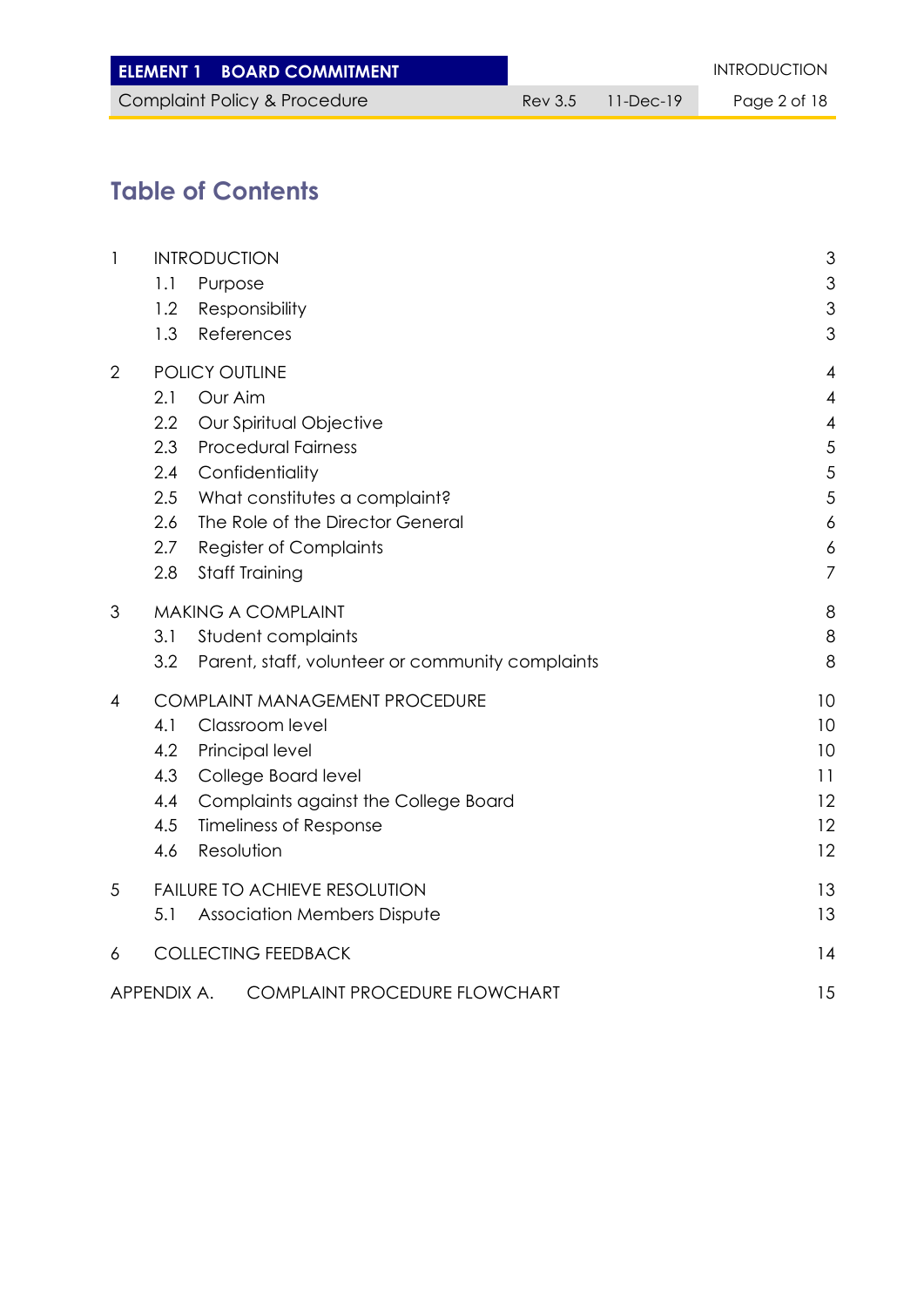**ELEMENT 1 BOARD COMMITMENT INTRODUCTION** 

Complaint Policy & Procedure **Rev 3.5 11-Dec-19** Page 3 of 18

## **1 INTRODUCTION**

Heritage College desires to be open, approachable and listening to the students, parents and members of their community. A key component of a Child Safe environment is that children are engaged in their own education and that they are given a voice, which is listened to by the staff and Board. The College values feedback at all levels, as it desires to follow best practice in the education and development of the students. The Complaints Procedure outlines in practical terms how complaints and/or concerns are viewed by the College, and what steps will be taken to ensure they are heard, investigated and, where necessary, acted upon. A complaints review process will also be followed at both staff and Board level.

### **1.1 Purpose**

The purpose of this procedure is to clearly outline to all parties involved what the College expectations and spiritual objectives are around complaints and their resolution and what responsibilities each party has in the process of both the making of and the resolving of complaints.

### **1.2 Responsibility**

The College Board is responsible for the maintenance and updating of this document. The policy will be reviewed regularly.

### **1.3 References**

This document was created with reference to the following documentation:

- The Holy Bible
- AISWA Complaints Procedures 2016
- Child Protection Policy
- Guide to the Registration Standards and Other Requirements for Nongovernment Schools, 2018
- National Principles for Child Safe Organisations (Human Rights Commission)
- Commissioner for Children and Young People (WA) Guide
- Whistleblower Policy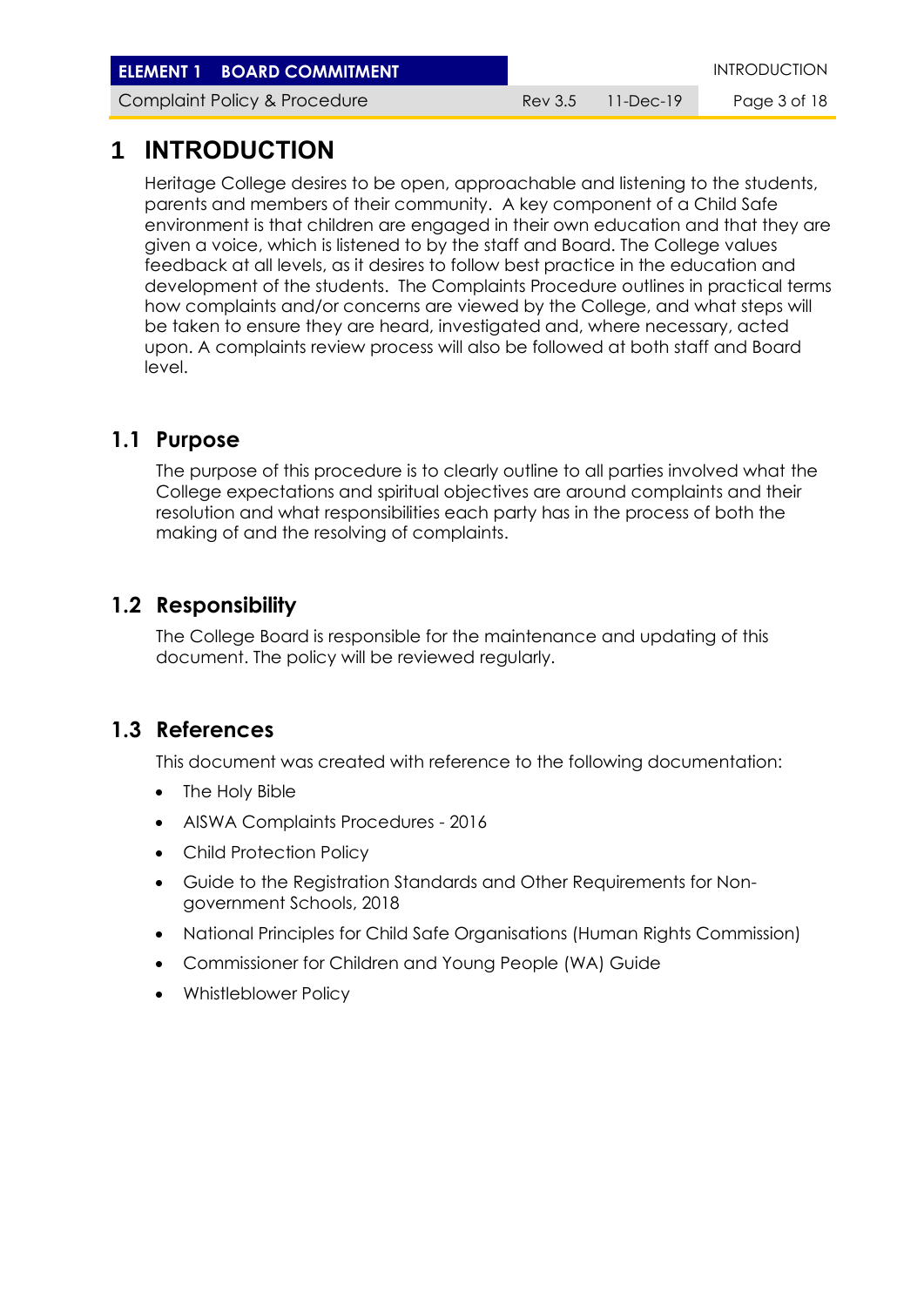**ELEMENT 1 BOARD COMMITMENT ELEMENT POLICY OUTLINE** 

Complaint Policy & Procedure **Rev 3.5 11-Dec-19** Page 4 of 18

## **2 POLICY OUTLINE**

#### **2.1 Our Aim**

The resolution of complaints and/or concerns raised by members of the Heritage College community, including staff, parents and students, is vital to the well being and success of the College as a whole.

The College views all complaints seriously and will encourage all parties to apply Scriptural principles (see below) in resolving them. It is important to the College that responses to complaints and concerns are child focused, and that our implementation of the National Child Safe Organisation Principles is regularly reviewed and improved (where possible).

The College encourages all members of the College community to uphold and respect the values of the College, to work together for the common good, and to avoid conflict wherever it is possible to do so.

Nevertheless, at times conflicts and complaints do occur, and this document outlines the steps which will be taken to ensure that concerns are heard and dealt with appropriately and fairly.

#### **2.2 Our Spiritual Objective**

There are several scriptural principles which have a bearing on the expression of concerns and complaints.

- Romans 12:18 "If possible, so far as it depends on you, live peaceably with all.."
- Phil 4:5 "Let your reasonableness be known to everyone."
- Phil 2:3 "Do nothing from selfish ambition or conceit, but in humility count others more significant than yourselves."
- John 13:34 "Love one another."
- $\bullet$  1 Peter 3:  $8 9$  "have unity of mind, sympathy, brotherly love, a tender heart, and a humble mind. Do not repay evil for evil or reviling for reviling, but on the contrary, bless, ..."
- Matthew 18:15 "If your brother sins against you, go and tell him his fault, between you and him alone."

These principles, if wisely obeyed and put into practice, can avert conflict. They encourage us to;

- act humbly, considerably, and with love towards one another,
- reason the matters through with the other party when issues of difference occur, and
- find appropriate assistance to help resolve the matter.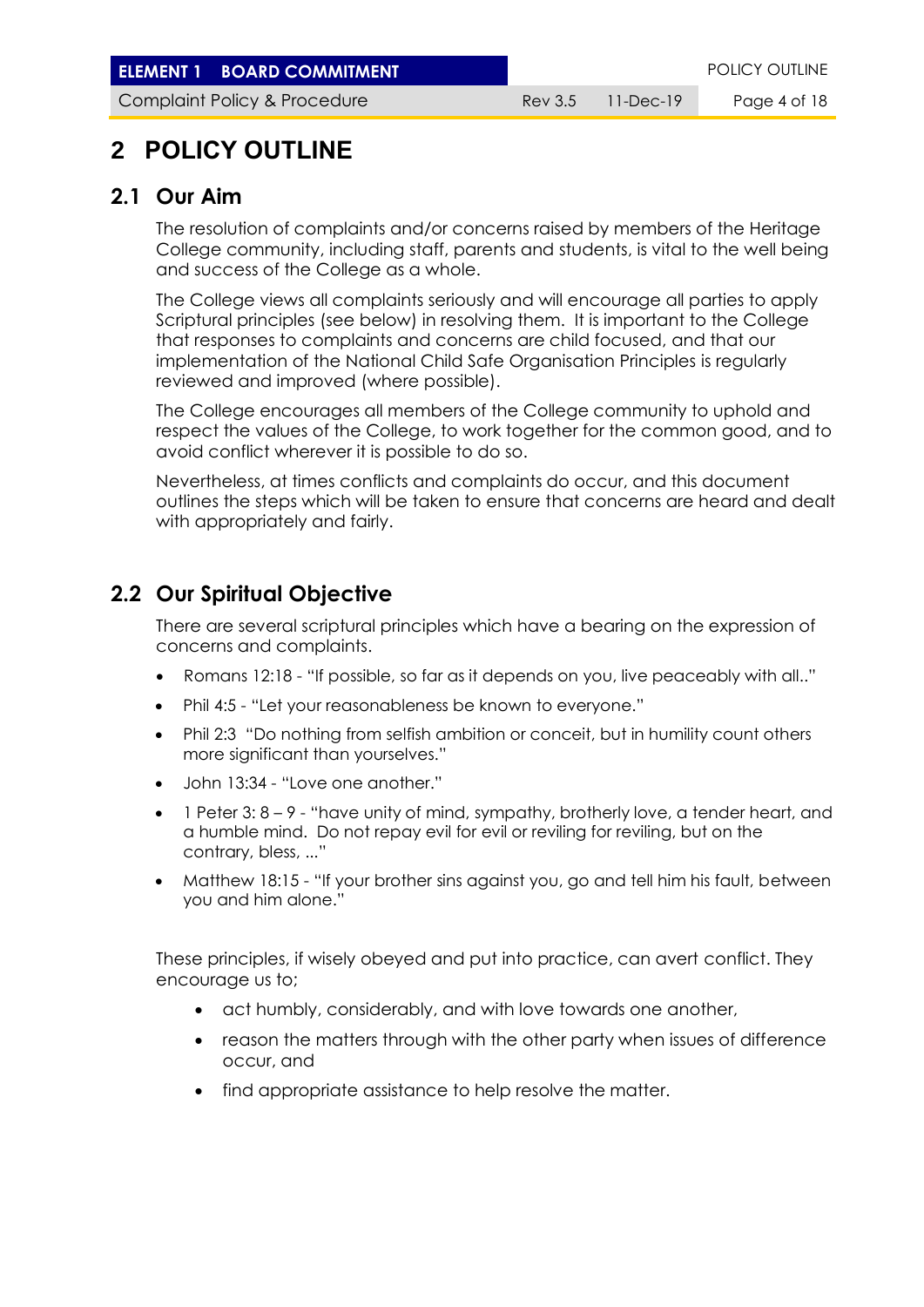| <b>ELEMENT 1 BOARD COMMITMENT</b> |                         | <b>POLICY OUTLINE</b> |
|-----------------------------------|-------------------------|-----------------------|
| Complaint Policy & Procedure      | $Rev 3.5 = 11 - Dec-19$ | Page 5 of 18          |

In any dispute, both the offender and the offended party have a responsibility to work together towards the resolution of the dispute. Fair, open and confidential communication conducted within the procedural framework outlined in this policy will ensure that the expectations and responsibilities of all parties are respected and resolution achieved.

#### **2.3 Procedural Fairness**

The open publication of this policy will ensure that all are aware of the correct procedures in having complaints heard. This policy will also be published in the parent's handbook and on the College website.

All parties in a dispute will be given the opportunity for a fair hearing of their complaint. All complaints will be handled seriously, promptly and there will be feedback given to all parties about resolutions.

#### **2.4 Confidentiality**

Complaints brought to the attention of the College will be treated in confidence. The discussion of grievances or concerns with others not involved in the matter can cause a breakdown of procedural fairness, and a loss of confidence in the parties involved.

Members of staff who are the subject of a complaint will, however, have the right to know about complaints which may be damaging to their reputation. Other complaints may be impossible to investigate without the co-operation of third parties, which will be explained to the parties at the time of the dispute. Additionally, there are certain matters which may require the mandatory reporting of behaviour to authorities, such as where abuse or neglect is suspected (refer to Child Protection Policy).

Where complaints result in action by the Police, the Chairman, Principal or a senior staff member shall be responsible for taking action according to the directions of the Police.

#### **2.5 What constitutes a complaint?**

A **concern** is the expression of a worry, something that has made a person troubled or anxious about an issue and is expressed at a 'first level' ie to a class teacher at the classroom door or by telephone or email directly to the relevant staff member. Depending on the nature of the concern, it can often be resolved at this 'first level' in a more informal manner. NB: It would be prudent nonetheless for the teacher or staff member concerned to make and file a brief note regarding the issue and interaction in case of future escalation.

A **complaint** is an expression, either verbally or in writing, of protest, objection, dissatisfaction with a real or perceived problem, accusation, or criticism and is usually dealt with in a formal manner .

A **dispute** would usually be viewed as an argument or disagreement and may be the result of a pursued unresolved complaint.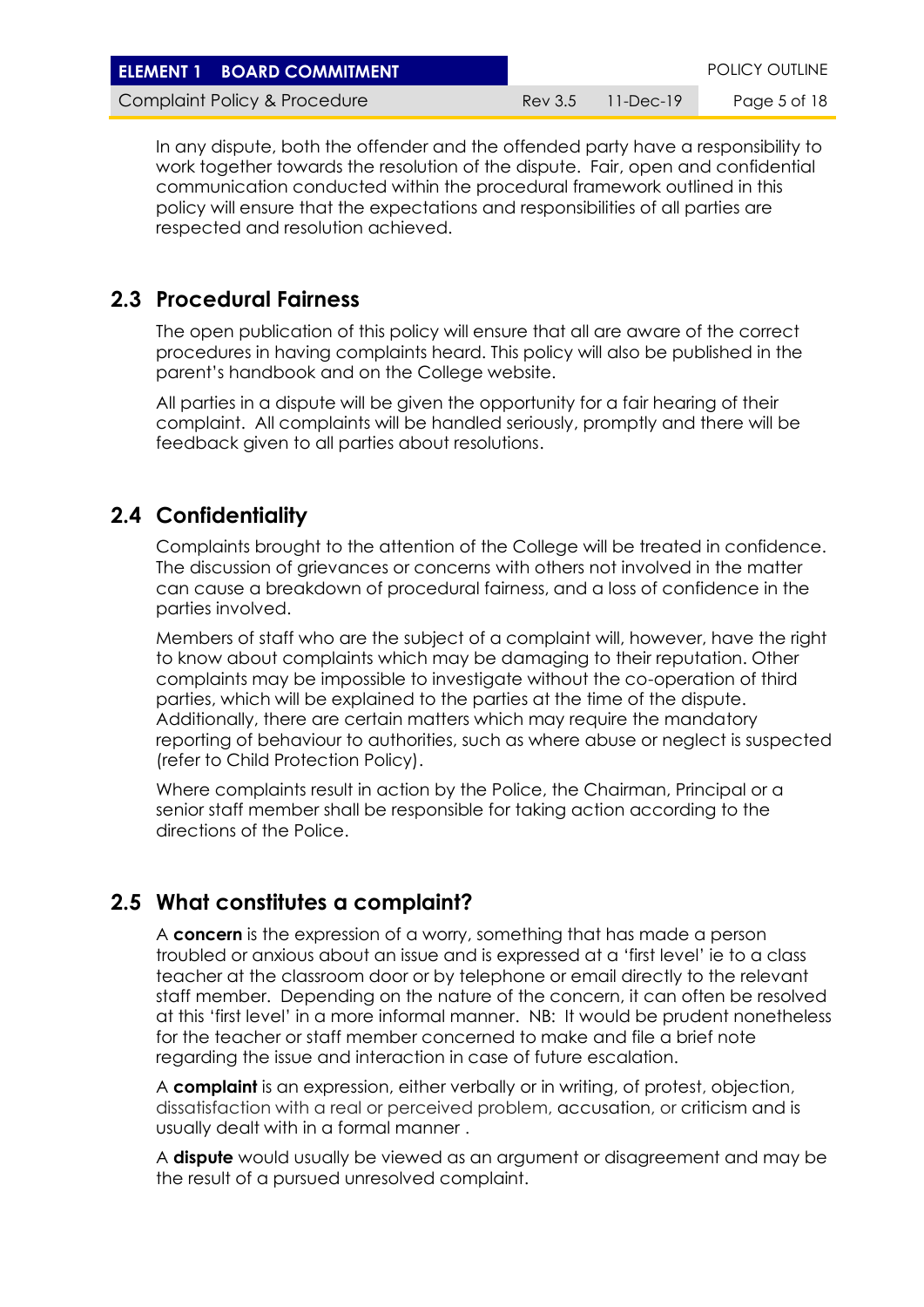| <b>ELEMENT 1 BOARD COMMITMENT</b> |                   | <b>POLICY OUTLINE</b> |
|-----------------------------------|-------------------|-----------------------|
| Complaint Policy & Procedure      | Rev 3.5 11-Dec-19 | Page 6 of 18          |

Concerns will be treated sensitively by discussion wherever possible, and only taken further if they become formal complaints.

It is preferred that a formal complaint to be in writing, but it can also be received verbally and submitted to either the Principal or a member of the College Board. A member of the board will assist in the framing of the complaint if requested.

The causes giving rise to complaints may be for:

- An omission of something which should have been done;
- An act of wrong-doing or an error committed
- An unfair, inconsiderate or rude action
- A board decision
- A policy decision

Complaints can be raised by students, parents or staff members.

Anonymous complaints to a staff member or board member may or may not be formally investigated, however the subject or concern raised in the complaint may be monitored to establish whether there is a basis in fact for such a complaint.

#### <span id="page-5-0"></span>**2.6 The Role of the Director General**

The Director General of the Department of Education is responsible for ensuring that the school observes the registration standards, including the standard about its complaints handling system. Any student, parent or community member is entitled to contact the Director General with concerns about how the school has dealt with a complaint. Information is available on the Department of Education website. While the Director General may consider whether the school has breached the registration standards, they do not have power to intervene in a complaint or override the school's decision.

#### **2.7 Register of Complaints**

The College will maintain a confidential register of all complaints and details of the outcome and courses of action implemented to resolve the complaints.

It is important to maintain an effective register of complaints & log of concerns as:

- *it provides information should there be further dispute in the future;*
- *patterns may be identified that indicate a need for action;*
- *it provides information for reporting, by the Principal, to the School governing body as required.*

The register/log should contain the following information:

- *date when the issue was raised;*
- *name of complainant and relevant parties involved;*
- *brief statement of issue;*
- *member of staff handling the issue;*
- *brief statement of outcome including date of resolution/outcome;*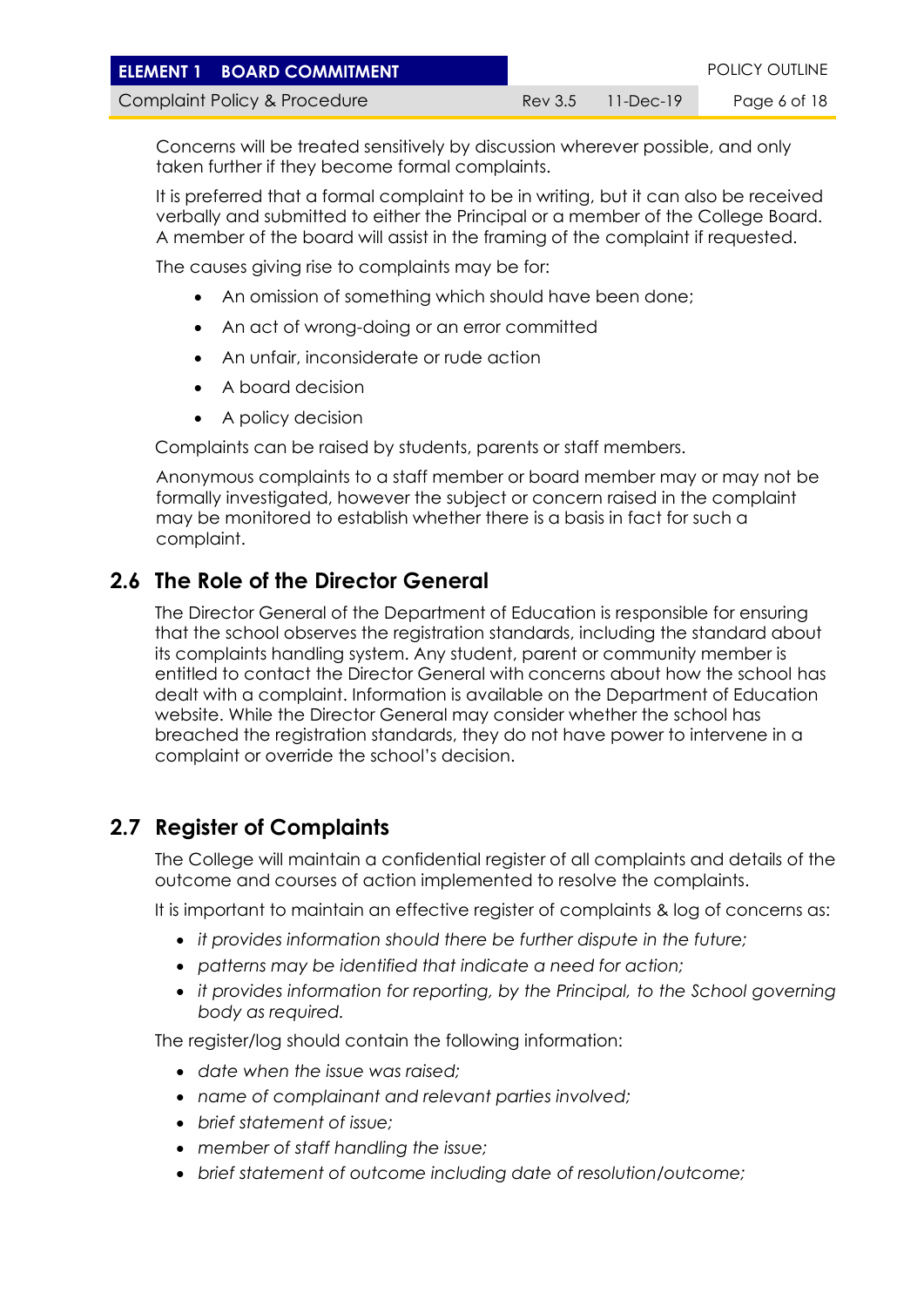| <b>ELEMENT 1 BOARD COMMITMENT</b> |                   | <b>POLICY OUTLINE</b> |
|-----------------------------------|-------------------|-----------------------|
| Complaint Policy & Procedure      | Rev 3.5 11-Dec-19 | Page 7 of 18          |

Notes on all complaints should be maintained. The notes should contain simple and clear records of all communication with the complainant. This includes friendly chats and telephone conversations, as misunderstandings easily arise. There should be a clear statement of what is concerning the complainant. The notes can be agreed with the complainant.

Notes should be recorded in the school administration system (Sentral) or privately, in the case of sensitive or confidential matters, and shared with the Principal or his delegate.

It is the responsibility of the Principal (or his delegate) to update the Complaints Register with relevant details from the notes.

Records concerning all complaints will be stored electronically and permanently archived in case future access is ever required.

#### **2.8 Staff Training**

The College will undertake professional development of its staff in methods and procedures for managing concerns and complaints. It is important for staff to understand how to respond to various concerns and complaints that are raised with them and the appropriate ways to listen to concerns and try to respond to concerns that are raised with them in a reasonable and fair manner.

Given the diverse nature of complaints, the College will provide training to ensure that all staff, including support staff, know how to carry out their responsibility to support and implement the school's policy. Training should cover:

- *the complaints' procedure;*
- *communication skills, such as listening, questioning and calming;*
- *handling complaints, negotiation and mediation skills;*
- *skills in observing, recording and reporting; and*
- *the benefits of handling complaints well and the consequences of handling them badly.*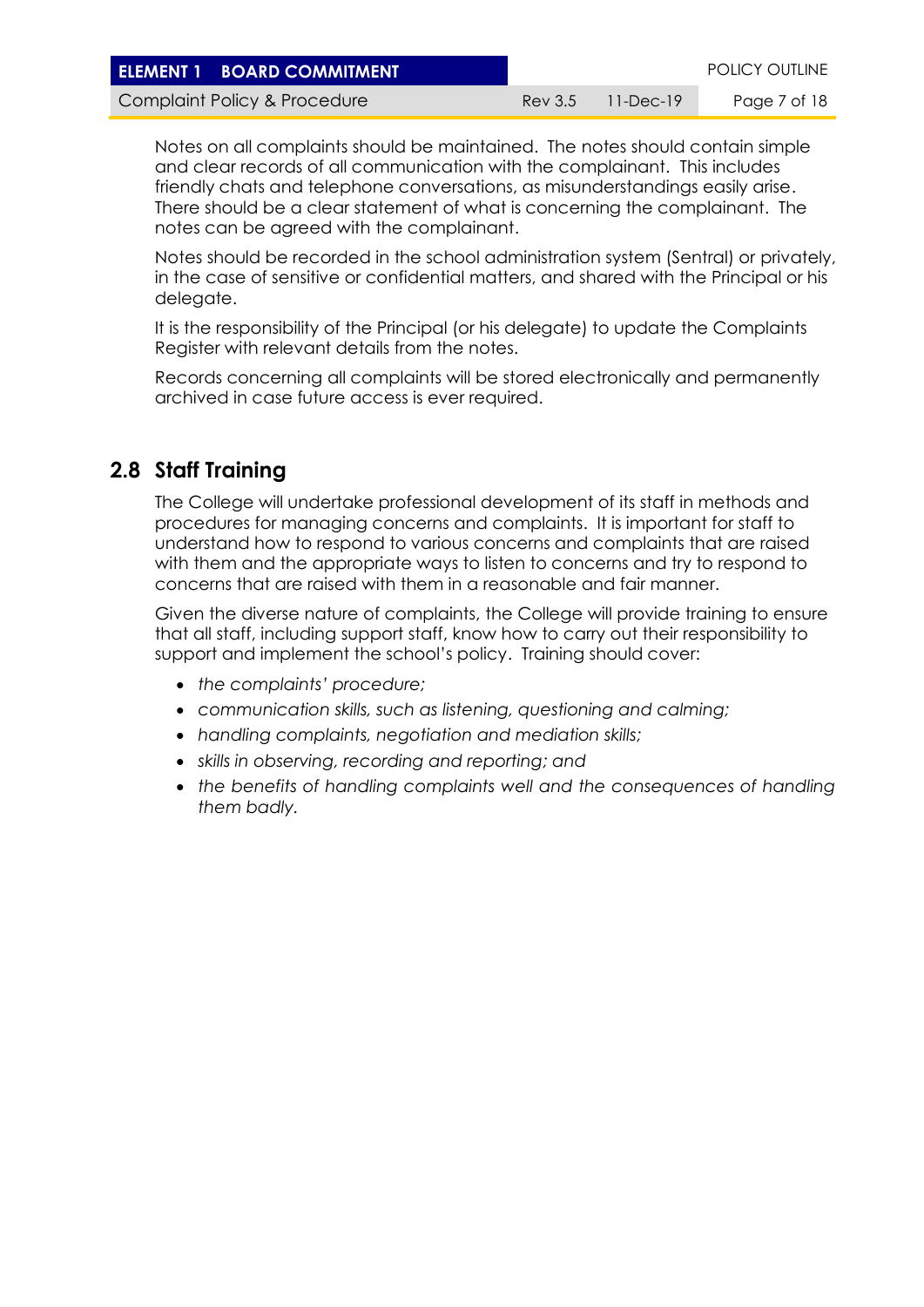**ELEMENT 1 BOARD COMMITMENT ELEMENT** Making a Complaint

Complaint Policy & Procedure **Rev 3.5 11-Dec-19** Page 8 of 18

## **3 MAKING A COMPLAINT**

Complaints should be seen as opportunities for the College to receive feedback and for school improvement. Heritage College accepts complaints without judging the complainant and will make it as easy as possible for complaints to be made and heard.

The College has adopted and published a "child friendly complaints process" which informs the students as to how they can complain, who they can complain to, and the process which will follow when they complain. It will be made clear at all times that the complainant will not receive criticism or "backlash" as a result of their complaint. See the Whistleblower policy for details.

A vexatious or fabricated complaint where the intent is to get someone into trouble will be treated, after investigation, as a behaviour management matter.

#### **3.1 Student complaints**

Students will be encouraged to talk to their class teacher in order to resolve the myriad of little, day to day problems which occur in a class and in the course of normal human interactions. Where a student develops a concern which has not been resolved at the classroom level, or where they feel that the matter is wider than the classroom and involves other students, it is appropriate for them to make a higher level complaint.

This can be done in a number of ways:

- 1. In person, to a trusted confidant, whoever that may be. The confidant can pass the matter on to the Principal.
- 2. By email or written note, sent or given to a trusted person, who will pass the matter on to the Principal.
- 3. Via the locked letter box which is provided for this specific purpose. This will be checked and cleared regularly.
- 4. By any other means which the student is comfortable with eg via parents or friends. Anonymous complaints, whilst less desirable, will be accepted and investigated, but students will be taught that these complaints can be more difficult to investigate and to give feedback on the results of the investigation.
- 5. If the complaint is about the Principal, it can be addressed to the Chairman of the Board.
- 6. Information about making a complaint will be communicated to students by teachers, in the Student Handbook and will be displayed on posters around the College.

#### **3.2 Parent, staff, volunteer or community complaints**

- 1. Complaints by any of the above persons can be made by any of the normal communication processes, eg phone, written letter, email, or verbally.
- 2. All of the points in the section on student complaints also apply to adults.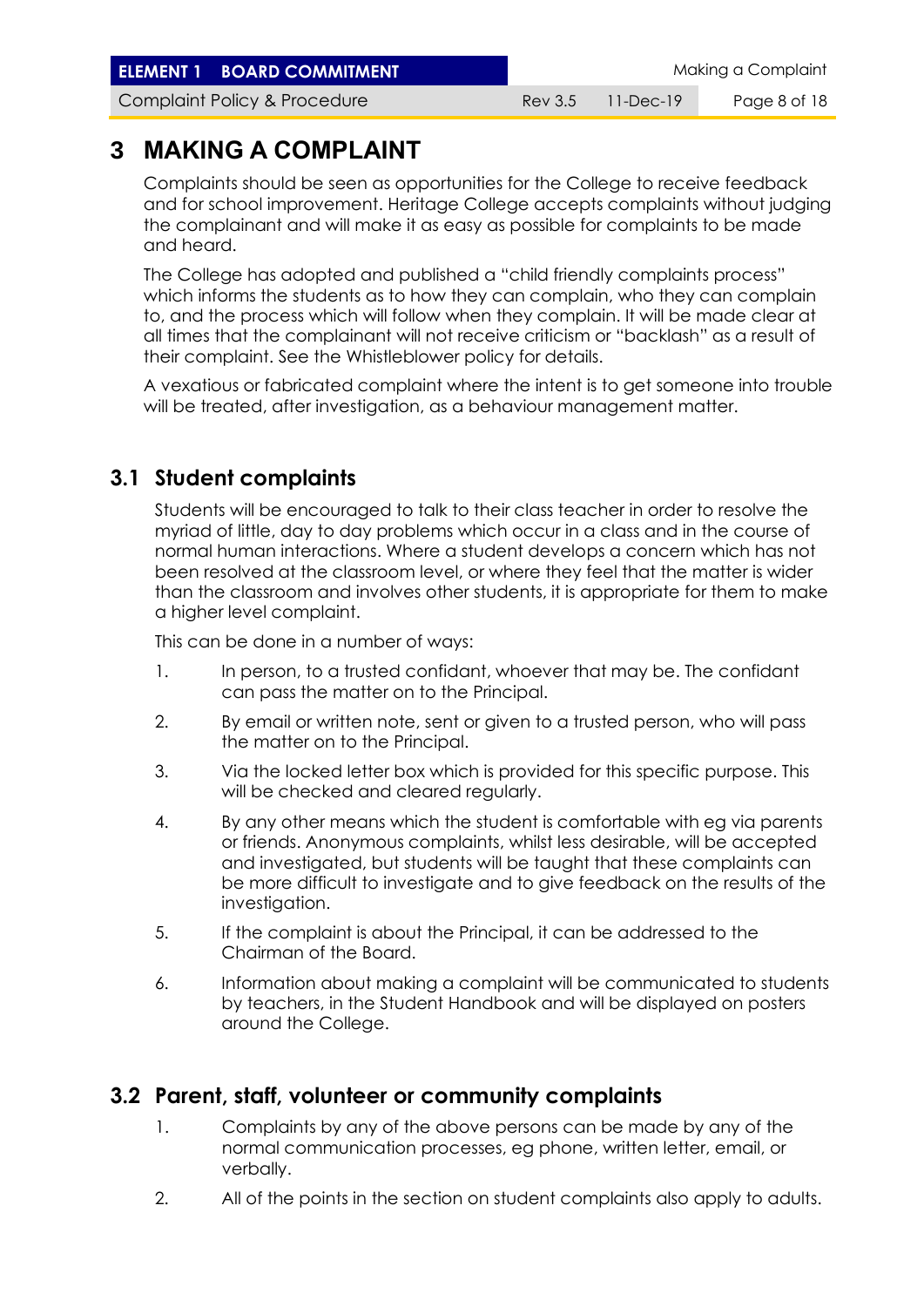| <b>ELEMENT 1 BOARD COMMITMENT</b> |         |           | Making a Complaint |
|-----------------------------------|---------|-----------|--------------------|
| Complaint Policy & Procedure      | Rev 3.5 | 11-Dec-19 | Page 9 of 18       |

3. Information about making complaints will be made available on the College web site and will be discussed in the College Newsletter from time to time. It will also feature in the Staff Handbook and the Parent Handbook which is supplied to parents when they enrol their children at the College.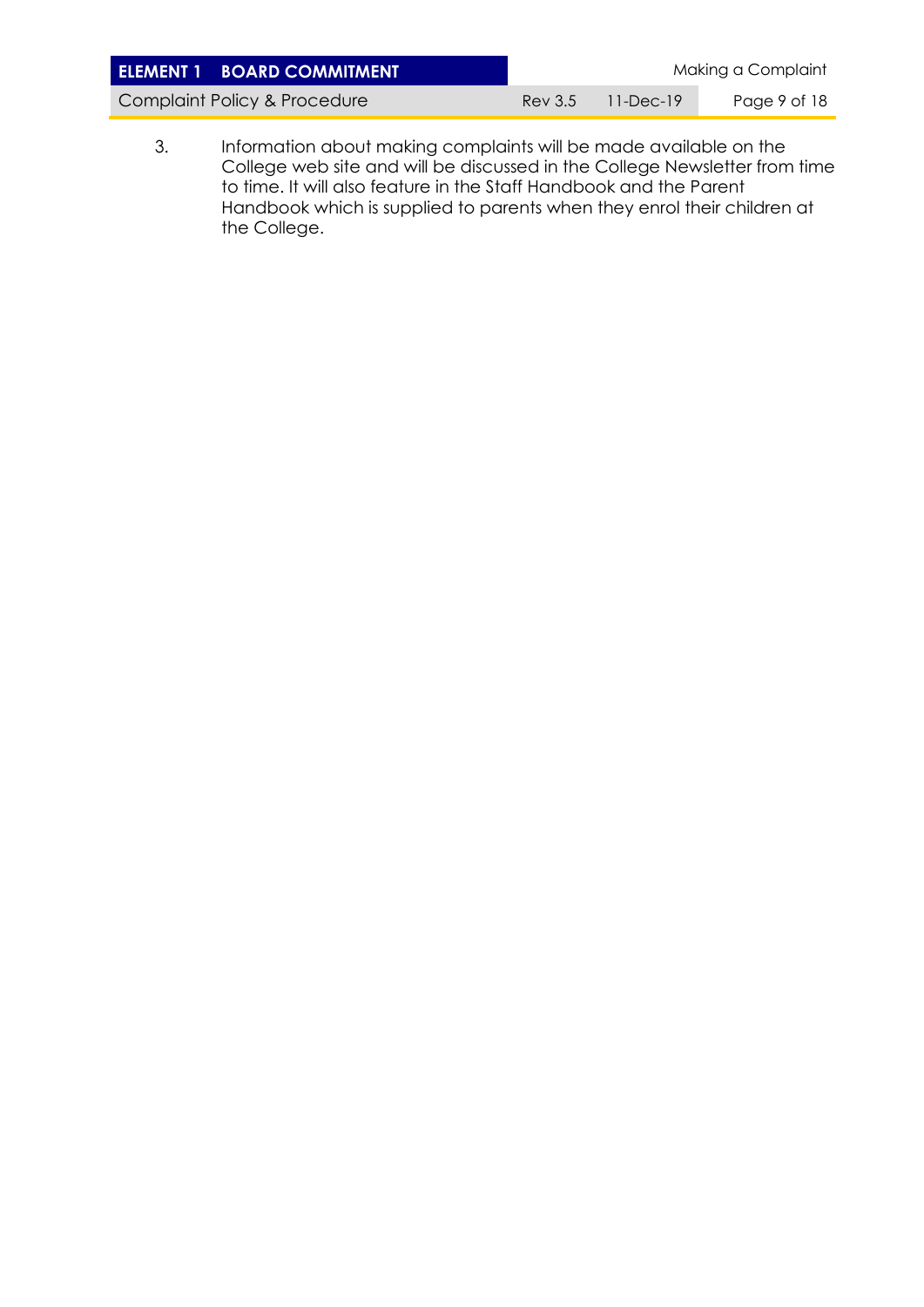**ELEMENT 1 BOARD COMMITMENT** Complaint Management Procedure

Complaint Policy & Procedure **Rev 3.5 11-Dec-19** Page 10 of 18

## **4 COMPLAINT MANAGEMENT PROCEDURE**

#### **4.1 Classroom level**

Parent or student concerns shall normally be directed to the classroom or specialist teacher in the first instance.

A gentle expression of concern, or a simple query, may grow into a dispute or confrontational matter if it is felt that the matter has been brushed aside. Issues that have the potential to become difficult may be diffused if they are handled well at the initial stage.

Upon being notified of the concern the teacher will investigate the matter in order to ascertain the facts surrounding the concern.

The teacher will then meet with the concerned party in order to discuss in detail the facts surroundings the concern. Several meetings may be required and the concern may become a formal complaint.

A course of action to resolve the concern or complaint will be determined, and agreed upon during the meeting(s). The agreed action will be followed by each party.

The teacher may raise the matter with the College Principal at any time during this part of the process.

The teacher is responsible for documenting any such concern or complaint, the course of action agreed upon, and any observations once the course of action has been initiated. This can be done using personal notes but should also be recorded in Sentral.

If a course of action cannot be agreed upon, or if such a course of action fails after an agreed period of time, then the complainant or the teacher may take the matter to the College Principal.

#### **4.2 Principal level**

Procedures need to be flexible enough to handle both formal complaints and the informal raising of concerns, keeping in mind that sometimes serious issues may be raised in an informal and friendly way and apparently trivial issues in an adversarial manner. Complaints against members of staff, in particular, need to be handled sensitively.

If the matter cannot be resolved during "Classroom level" then the matter shall be raised with the College Principal. A complaint can be brought directly to the Principal if there is a complaint concerning a serious matter against a classroom or specialist teacher or any other serious accusation.

The Principal shall arrange a meeting with all the parties concerned in the dispute in order to hear the complaint. He/she will also conduct his/her own investigation into the matter.

Complaints will be documented by the Principal in a secure way, and should including a note in Sentral.

The Principal and any staff involved shall meet to review any courses of action already undertaken that might have failed. During this discussion a new course of action will be determined.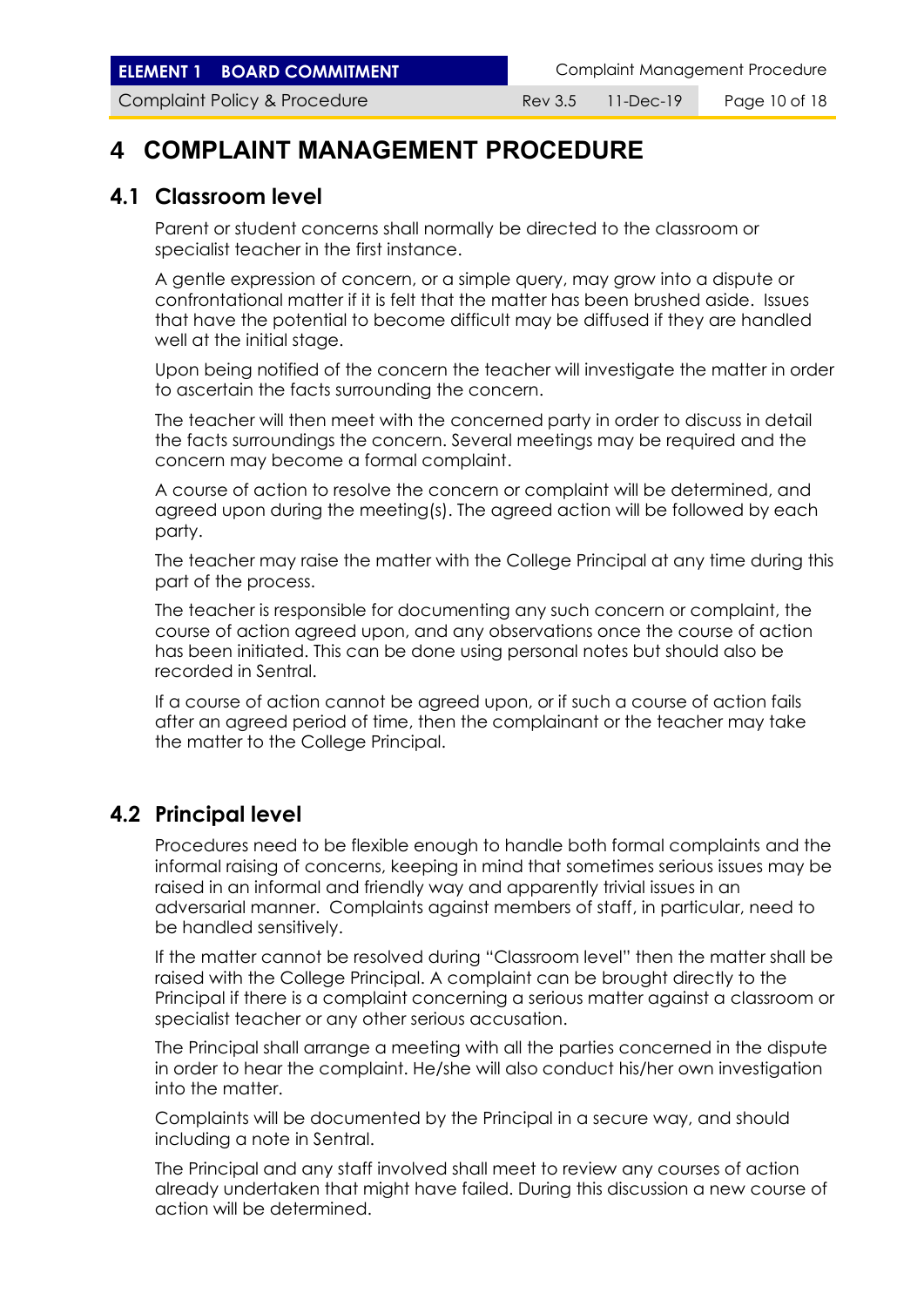A further meeting between the Principal, staff, parents and or students concerned shall be arranged.

If a further meeting fails to resolve the matter, the chairman of the Board shall be advised, at which point the resolution of the dispute will pass to the Board.

At this stage the Principal will ask the complainant to formally lodge the complaint in writing with the College Board.

The College can reduce the anxiety of a complainant by taking the matter seriously and dispelling uncertainty about how the complaint will be handled. This can be achieved by:

- *acknowledging complaints immediately or at most within five (5) days;*
- *confirming the nature of the complaint and what is concerning the complainant;*
- *providing an assurance that the school takes the matter seriously; and*
- *keeping the complainant informed on what is happening in relation to the concern or complaint and, if a more detailed response is needed, the date by which it will be received. The issue should be dealt with as quickly as possible.*

#### **4.3 College Board level**

Only the following matters will be brought to the Board for consideration: -

- Intractable and unresolved matters referred to in paragraph 4.2
- Grievances regarding College policy
- Serious allegations against the Principal

For these matters the Principal shall document for the Chairman of the Board how the issues were raised, the people who have been consulted, and the actions that have been taken so far.

The Chairman shall seek another member of the Board to provide assistance in the independent review of the situation.

The Chairman shall establish a dialogue with the party lodging the complaint to ascertain the foundation for the complaint. The complainant shall be invited to submit whatever evidence they require to be considered by the Chairman and another Board member.

The Chairman and the other Board member shall endeavour to establish, by further investigation, independent to any reports from either the Principal or staff member the facts behind the case.

If staff members are involved, the Chairman of the Board will address the complaint with them and seek a formal response. The staff member(s) will be invited to make oral or written submissions at any point.

The Chairman and other Board member shall make a written recommendation to the Board based on the summation of the events and their judgement on the actions of those involved.

The complainant shall be advised verbally and in writing of the Board's decision and encouraged to abide by the same. The Board's recommended resolution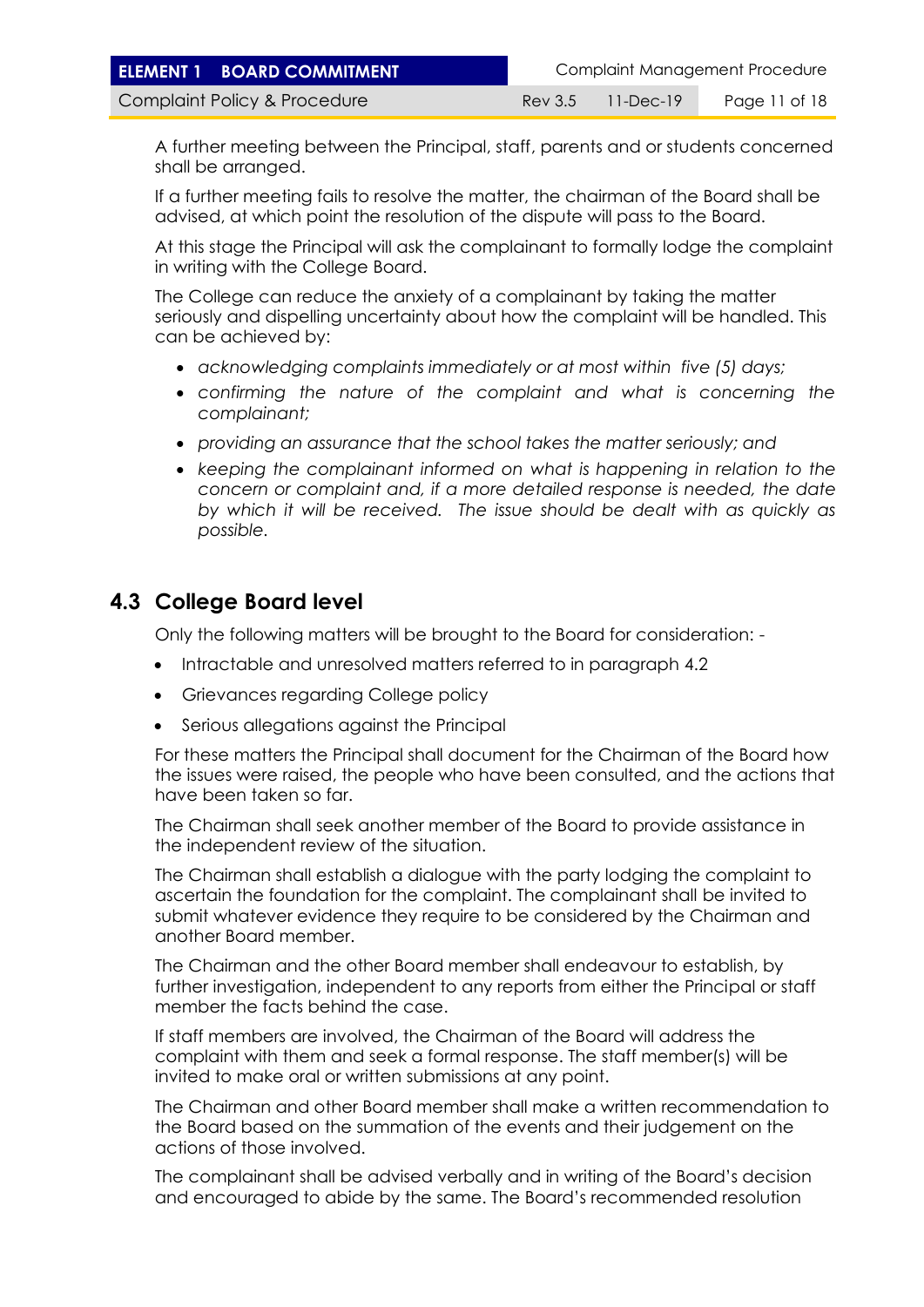| <b>ELEMENT 1 BOARD COMMITMENT</b> |         |             | Complaint Management Procedure |
|-----------------------------------|---------|-------------|--------------------------------|
| Complaint Policy & Procedure      | Rev 3.5 | - 11-Dec-19 | Page 12 of 18                  |

may involve recommendation to the parties involved, including apologies, considered letters, and an assurance that the College is alert to possible problems in the areas of complaint if need be.

#### **4.4 Complaints against the College Board**

Anyone who has complaints and/or concerns regarding the Board or a member of the Board is encouraged to seek resolution through direct discussion with the person(s) concerned. The complaints and/or concerns can also be put in writing and presented as formal correspondence to the Chairman of the Board.

The Chairman shall acknowledge the receipt of the complaints in writing and also keep the complainant up to date with the progress of the process to deal with the complaints. The complaint should also be recorded in the College's complaint register.

The Chairman shall seek a skilled and suitably qualified person to provide assistance in the independent review of the situation.

The Chairman shall establish a dialogue with the party lodging the complaint to ascertain the foundation for the complaint. The complainant shall be invited to submit whatever evidence they require to be considered by the Chairman and suitably qualified person.

The Chairman and the suitably qualified person shall endeavour to establish, by further investigation, independent to any reports the facts behind the case.

The Chairman and suitably qualified person shall make a written recommendation to the Board based on the summation of the events and their judgement on the actions of those involved.

The complainant shall be advised verbally and in writing of the Board's decision and encouraged to abide by the same. The Board's recommended resolution may involve recommendation to the parties involved, including apologies, considered letters, and an assurance that the College is alert to possible problems in the areas of complaint if need be.

Should the matter not be resolved by this process or is considered to be of such sensitivity to warrant bypassing this process the Board would support the appointment of a mutually agreed independent arbiter, as noted in Section 5.

#### **4.5 Timeliness of Response**

All stages of the complaint resolution process should be carried out within the shortest practical time frame, understanding that any delay in responding may exacerbate any feelings of frustration or unhappiness by the complainant and make the situation more difficult to resolve.

#### **4.6 Resolution**

Satisfaction for a complainant may come from any of the following:

• *knowing that changes have been made and that matters will be different in future;*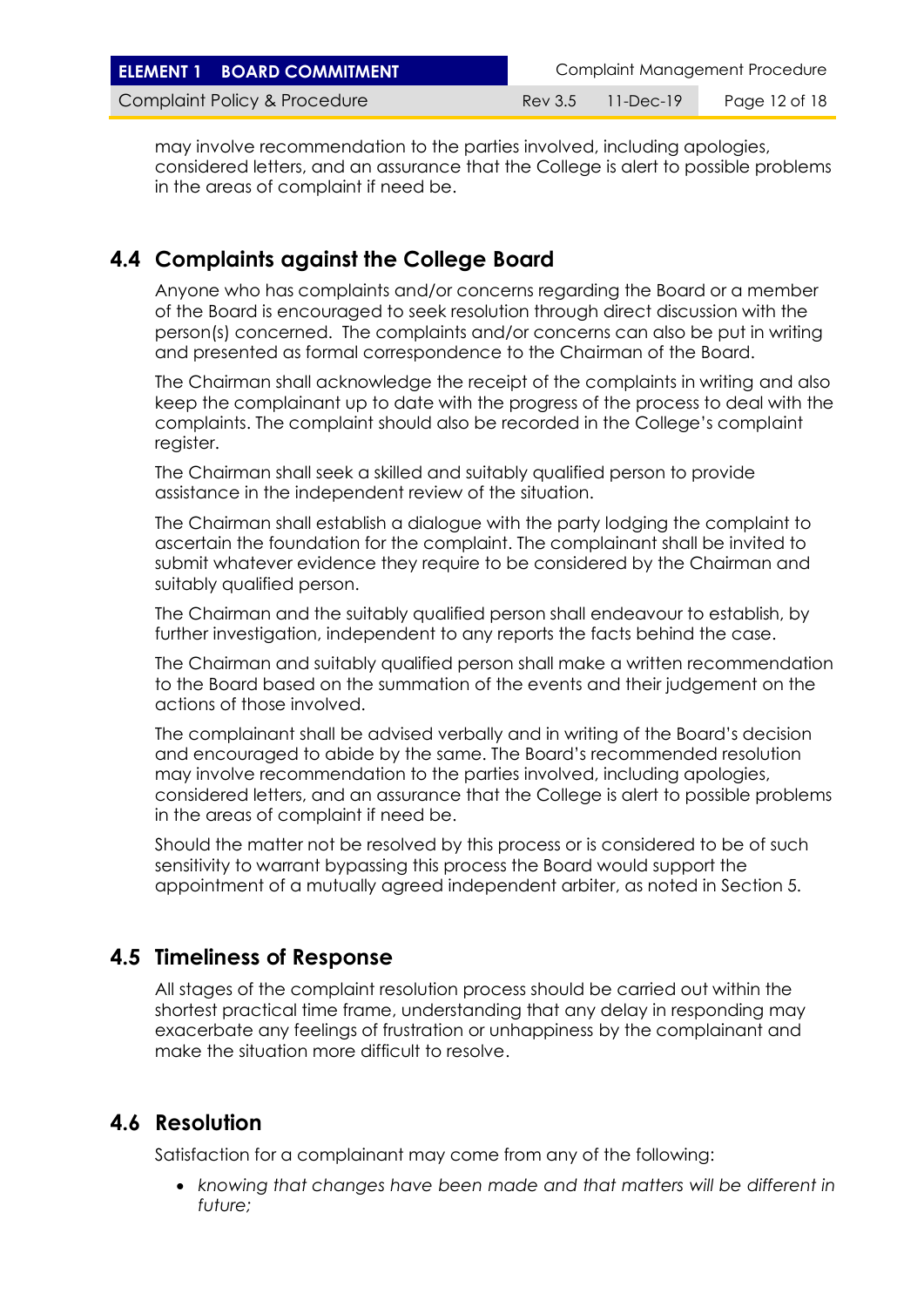| <b>ELEMENT 1 BOARD COMMITMENT</b> |                   | <b>FAILURE TO ACHIEVE RESOLUTION</b> |
|-----------------------------------|-------------------|--------------------------------------|
| Complaint Policy & Procedure      | Rev 3.5 11-Dec-19 | Page 13 of 18                        |
|                                   |                   |                                      |

- *knowing that the school is now alert to a possible problem;*
- *feeling that their concern has been considered seriously;*
- *an outcome which may be different from the one they sought, but which they perceive to be well-considered;*
- *a considered letter;*
- *an apology.*

If time is needed to investigate/consider the complaint then the complainant should be kept informed of its progress, in writing, giving the assurance that the issue has been understood and the matter is being dealt with.

Following an appropriate investigation, the College should offer a response, for example to correct the problem and prevent it happening in the future. However, the College is not obliged to give complainants explicit information on what action has been taken, but rather provide an assurance that action has been taken. This is especially important when the matter involves a staff member. Outlining the resolution, to the degree considered appropriate by the college and in the interests of satisfying the complainant, should help prevent misinformation being circulated in the school community.

# **5 FAILURE TO ACHIEVE RESOLUTION**

If a complaint becomes intractable at this point, then the matter may be taken up with reference to a mutually agreed independent arbiter.

If the complainant is not satisfied with the College's handling of their complaint then they are at liberty to lodge a complaint with the Director General of Education in Western Australia.

## **5.1 Association Members Dispute**

If any members of the Association, ie. Heritage College Perth (Inc), have a dispute with the College Board then they should follow the procedures detailed in the Constitution concerning Disputes and Mediation.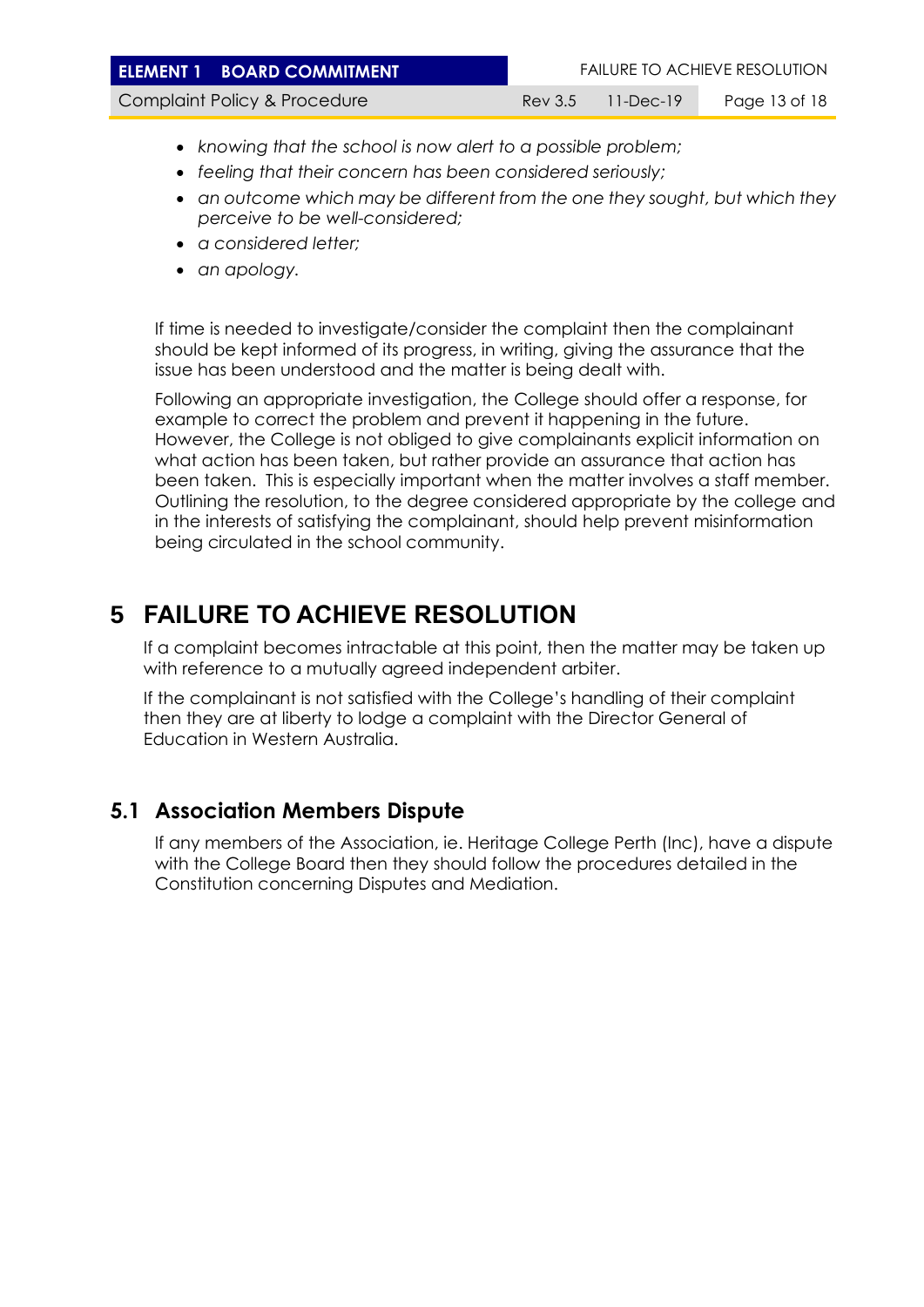**ELEMENT 1 BOARD COMMITMENT ELEMENT COLLECTING FEEDBACK** 

Complaint Policy & Procedure **Rev 3.5 11-Dec-19** Page 14 of 18

## **6 COLLECTING FEEDBACK**

The College will regularly (at least annually) give both students, teachers and parents an opportunity to provide feedback to the College on a wide range of matters. Staff, parent and student surveys will be invited in the first school term of each year, to give an opportunity for any members of the school community to raise matters that may be of concern to them. The College will carefully consider these surveys to see if there are matters that can be addressed with a view to making changes.

It is important to realize that this is a community College and we wish to allow all of the community members to have a voice and feel empowered in the conduct of the College.

Once a year there will be a parents' meeting run by parents, for the explicit purpose of allowing all parents to have the opportunity to voice any concerns and see if there is general agreement amongst other parents to support the changing of any matters within the college. The College will firstly call for any matters that anyone wishes to raise at this meeting. The College will then publish an agenda for the meeting to allow other parents to be informed about what will be discussed at the meeting.

The College Board will carefully consider any matters that are raised at such meetings. Decisions made by the meeting will not be binding on the board but there will be an investigation to ascertain whether the matters have a wider level of support in the college community.

The College Board will also review complaints, OHS incidents and other matters of importance to the College community and provide public feedback to the community via Board newsletters, which will provide summary information about how the College is managing complaints and OHS matters.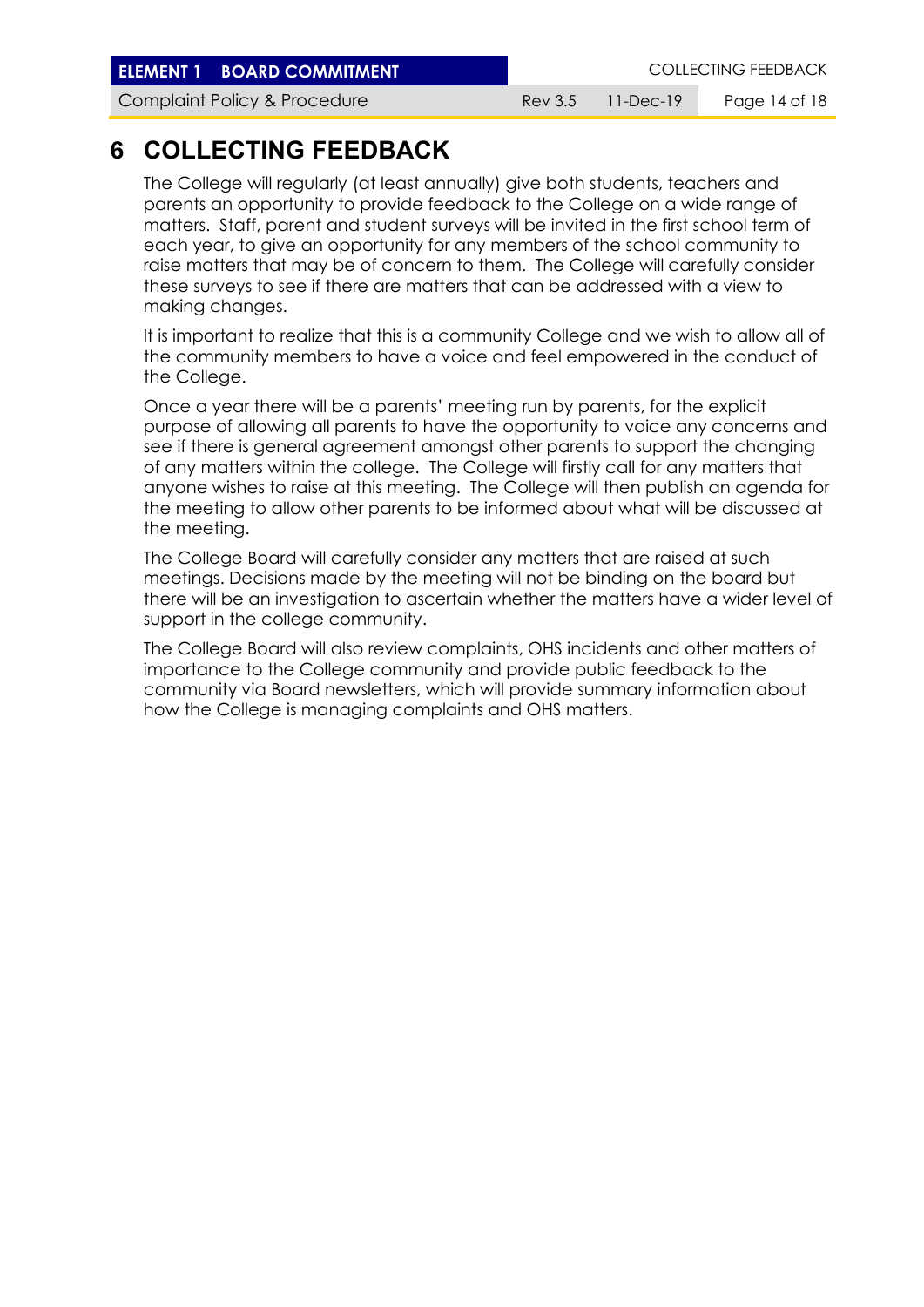|  | <b>ELEMENT 1 BOARD COMMITMENT</b> |
|--|-----------------------------------|
|--|-----------------------------------|

Complaint Policy & Procedure Rev 3.5 11-Dec-19 Page 15 of 18

**ELEMENT APPENDIX A** 

# **APPENDIX A. COMPLAINT PROCEDURE FLOWCHART**



*HCP is committed to providing a child-safe environment which safeguards all students*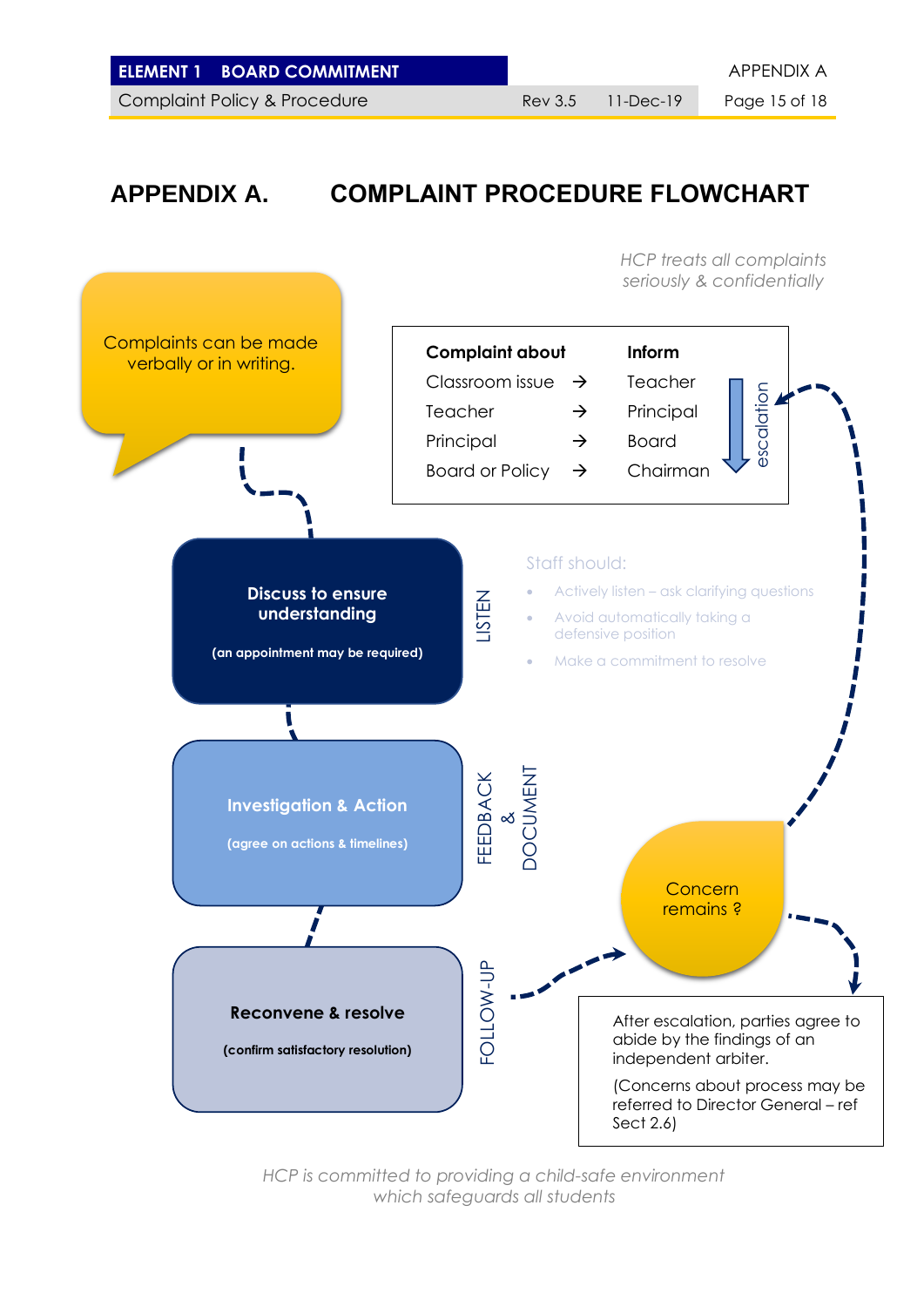| <b>ELEMENT 1 BOARD COMMITMENT</b> |
|-----------------------------------|
|                                   |

Complaint Policy & Procedure Rev 3.5 11-Dec-19 Page 16 of 18

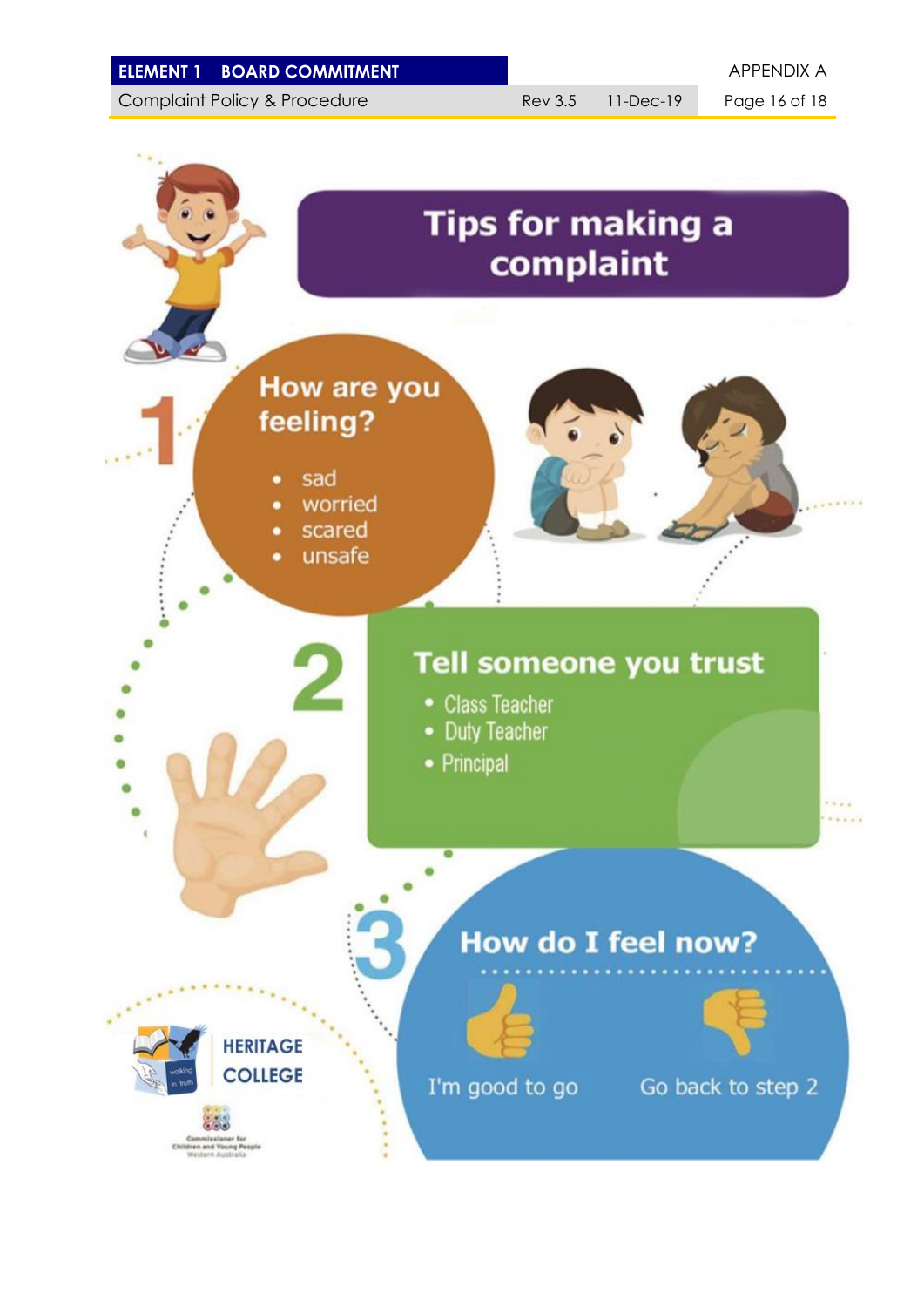#### **ELEMENT 1 BOARD COMMITMENT APPENDIX A**

Complaint Policy & Procedure Rev 3.5 11-Dec-19 Page 17 of 18

 $1.11$ 

# **Top tips for making** a complaint

# Get support

Talk to a parent, carer, friend or someone you trust and ask them to help you. They can even be with you when you complain. You can also use an interpreter if you need to.

# **Find** out how

Sometimes it is tricky to know how to make a complaint. It is usually best to talk to the organisation you are dealing with first.

- Talk to someone in the organisation you feel comfortable with or check out the website to find out about their complaints system.
- b. Find out who is the person responsible for complaints. This will save you from having to tell lots of people your full story.
- What are the different ways you can make a complaint (face-to-face, by phone, in writing - letter, email, any others)?

If you are not safe or do not want to talk to someone in the organisation there are other agencies that can help you. Check out our website ccyp.wa.gov.au

# **Plan what you** want to say

Write down what you are not happy about and how this has affected you. Also decide what you think should be done.

This will help you when you have to talk about it. You may need to tell a couple of people in the process, so it will also help you remember what you've said before.



Commissioner for **Children and Young People** Western Australia